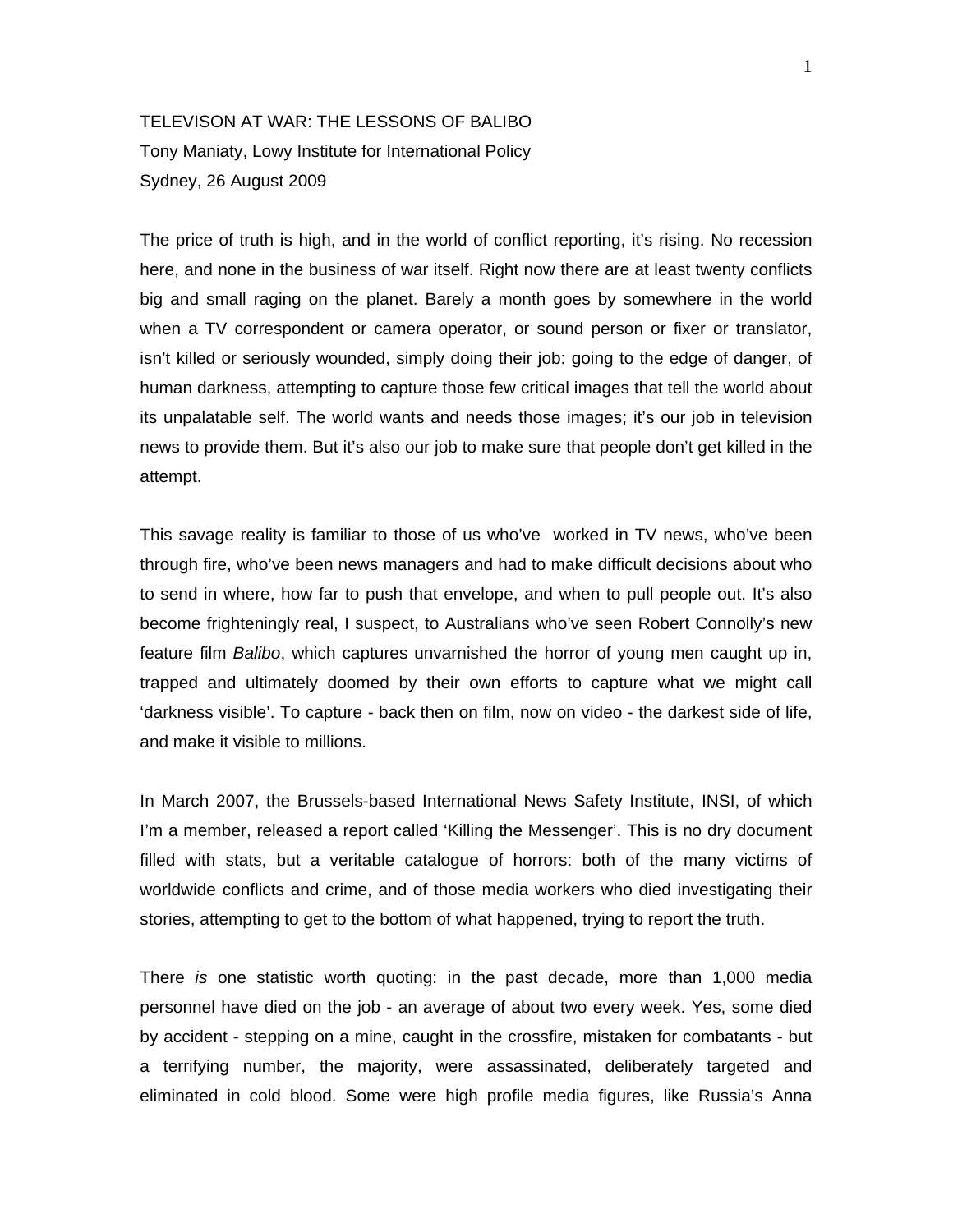Politkovskaya, who doggedly investigated abuses by her country's troops in Chechnya, but most were anonymous workers in the news game.

There's another, perhaps equally disturbing stat in the INSI report: in more than eight out of ten of these cases in the past decade, the killer or killers have never been investigated. Not arrested, questioned or prosecuted, but not even investigated. To do so, in many countries, as a reporter or as a police officer, is to invite your own death. In these dark places, the notion that news correspondents are to be treated as neutral observers is treated with utter contempt.

It comes as no surprise of course to hear that insurgents, gangsters, rebel armies have no respect for the rule of law. But it might come as a shock to learn that our own government would dismiss the murder of an Australian journalist as not worthy of investigation. That as it happens is the case of Roger East, who was eliminated by invading Indonesian forces in Dili, East Timor, on the  $8<sup>th</sup>$  December 1975. An Australian citizen, a media worker, a freelancer. To the best of anyone's knowledge, no Australian police force has ever developed a file on his death.

The fates of Roger East and the Balibo Five are, of course, far more than statistics for me. Having begun my ABC News career in 1967, I found myself eight years later flying into East Timor to report a grim situation, the upheavals in what had been for 400 years a depressed Portuguese colony and was about to become a target for Indonesian invasion and occupation. I was 26 years old, I had never been near a war zone, I was accompanied by a cameraman and soundman, and within a week we would all be shelled and terrified and targeted for death.

For a few minutes let me give you some sensation of what happened to me in East Timor, if only to give context to the issues I'd like to raise and what I think needs to happen if we're to continue to cover wars openly and freely, and still keep journalists and other frontline media workers alive. …

We left Dili bound for Balibo, on the border with Indonesia. A kind of fatalism infused the journey: we were woefully ill-prepared for war, or even a minor skirmish. We had neither medical kit nor emergency supplies nor protective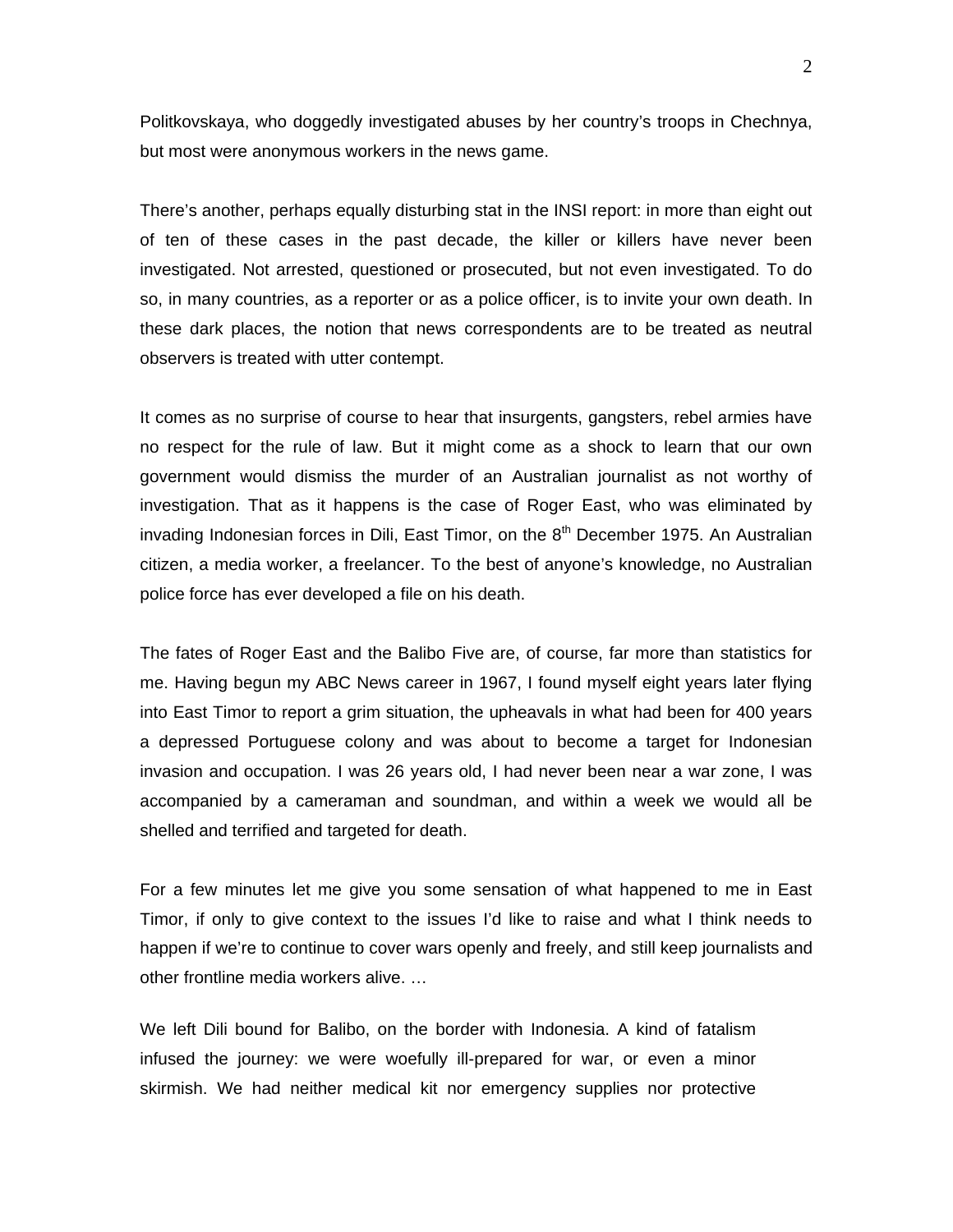clothing nor radio communications of any kind. We were a band of minstrels wandering into a war. We had no emergency plan other than to stick with the Fretilin troops who themselves seemed unsure what was likely to happen. We were three television newsmen exposed to whatever the Indonesians wanted to throw at us, and they did…

In my book *Shooting Balibo*, I summed up my feelings as we headed towards Balibo, where we anticipated there'd be trouble. Of course we were looking for trouble, trouble was what we sought - we were in the trouble business. The trick was knowing how to capture trouble, serious trouble called war, on news film, and to get away with both the film and our lives intact:

"There was considerable confusion, five big trucks grinding noisily into a convoy, yelling that may or may not have been the issuing of orders in the Fretilin revolutionary army, and kids everywhere, not children but boy soldiers with sticks and old Mausers from the Second World War, cutting a ragged fringe around the Fretilin regulars.

We rumbled on the dry road towards our objective, happy to have something to film. The boys were cheerful, filled with good spirit, but the regulars were edgy, their safety catches off and ready for contact. Alex my cameraman had stopped singing, Roger the soundman was silent and I felt my insides tighten. The paralytic fatalism of war: we were about to cross an invisible but very real line, beyond which there was no easy escape. Balibo, I knew, was the outer limit of Fretilin's operative strength, and beyond waited a vastly more powerful enemy.

The growth to the sides was thick, shadowy, and branches scraped the roof. I saw nothing terribly lethal in the dark green vegetation, but nothing reassuring either. By crossing the Nunura River, we had passed a critical barrier; we had entered the border zone, a few kilometers from Indonesia and its massive army. After this there would be no quick exit, no speeding down a sealed road to safety, no evacuation by chopper, no ability to hide until trouble passed. Even our Fretilin protectors could not be entirely counted on.

In a few minutes we would be there, in Balibo."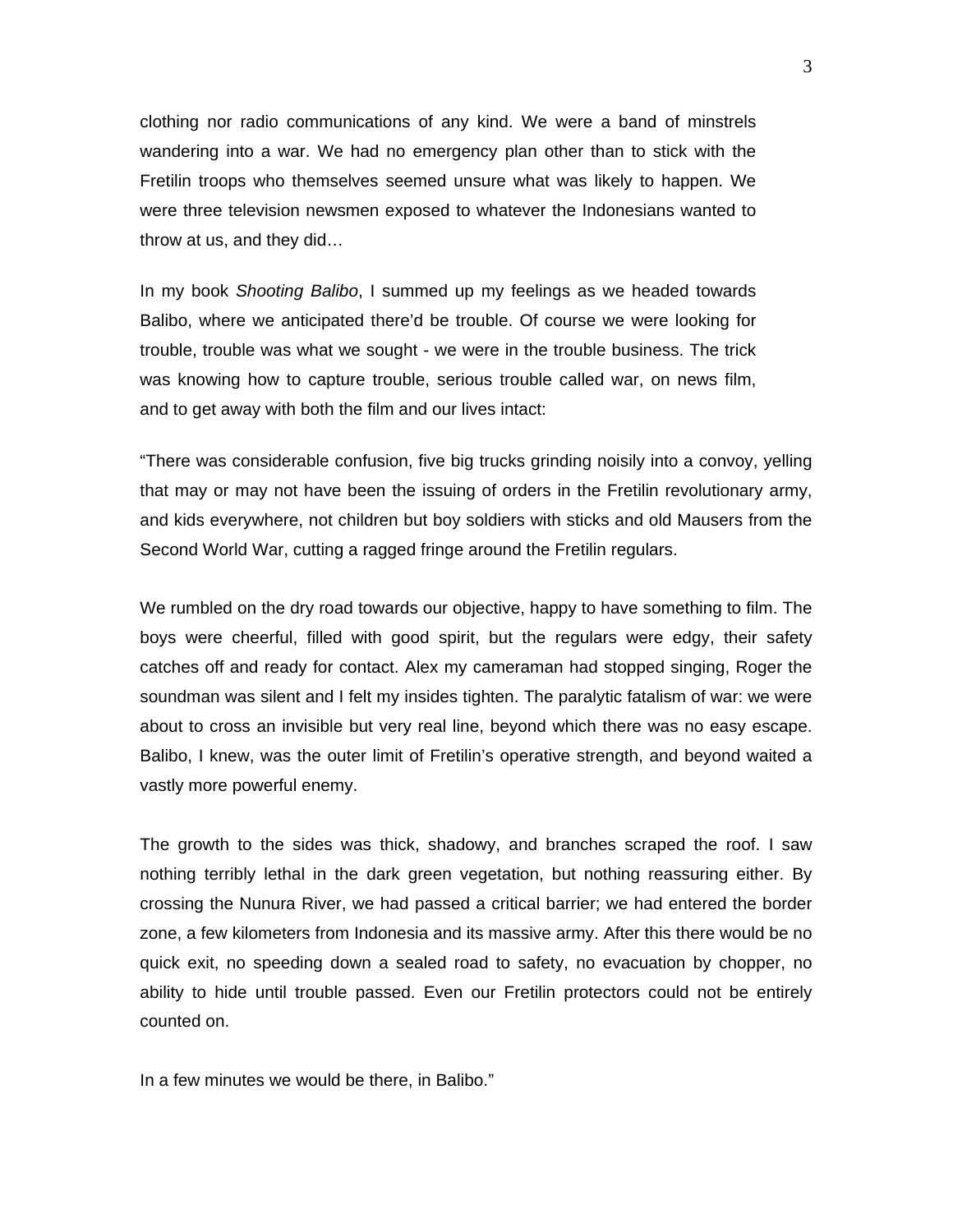We made it to Balibo and filmed whatever we could, but it was strangely empty and there was no fighting, just lots of outgoing mortar but oddly nothing coming in. To beginners like us, the illusion of nothing going on, of safety even. We began to relax, as the Balibo Five would relax a few days later.

And then, on 11<sup>th</sup> October 1975, as I began my piece to camera at the old fort at Balibo - a moment I recall with chilling clarity - a strange sound filled the morning air from somewhere behind my ears, and grew louder, terrifyingly loud over our heads, and the artillery shell slammed into the earth behind the village, and as we ran another shell came and exploded, we were under fire - an Indonesian chopper came overhead looking for us, we took cover, it went away and we roared out of Balibo as fast as we could, suddenly transported into a deathly scenario that none of us in the crew really expected to survive.

We all knew the dictum of the great Magnum agency photographer Robert Capa - 'If your pictures aren't good enough, you aren't close enough' - but we also heard those angels inside our heads telling us to pull back or die. As it happened, Capa stepped on a landmine one day in Vietnam and was blown away. He died clutching his camera. Our whole mission at this point was to stay alive.

Somewhere past the Nunura River we saw a vehicle approaching, trailing dust, and we took cover. It turned out to be the Channel Seven crew - Shackleton, Cunningham and Stewart. They wanted to get up to Balibo as fast as we wanted to get out. In one sense this was crazy, and Fretilin added their warnings to mine, to no avail. Yet it was also the basic reason we were all here in East Timor; they were television newsmen and filming the conflict was part of the job. We had just been shelled and were badly shaken; by contrast, they were fresh and ready for anything.

Driving on, we had a head-on collision with a truck; we were almost killed, and my crew was badly injured, the TV gear wrecked. We made it somehow back to Dili, through a night filled with random shooting and distant fires. By now the message was abundantly clear that our lives were in deep danger. There we met the Channel Nine crew, Mal Rennie and Brian Peters. Same story - they wanted to get up to Balibo as fast as possible.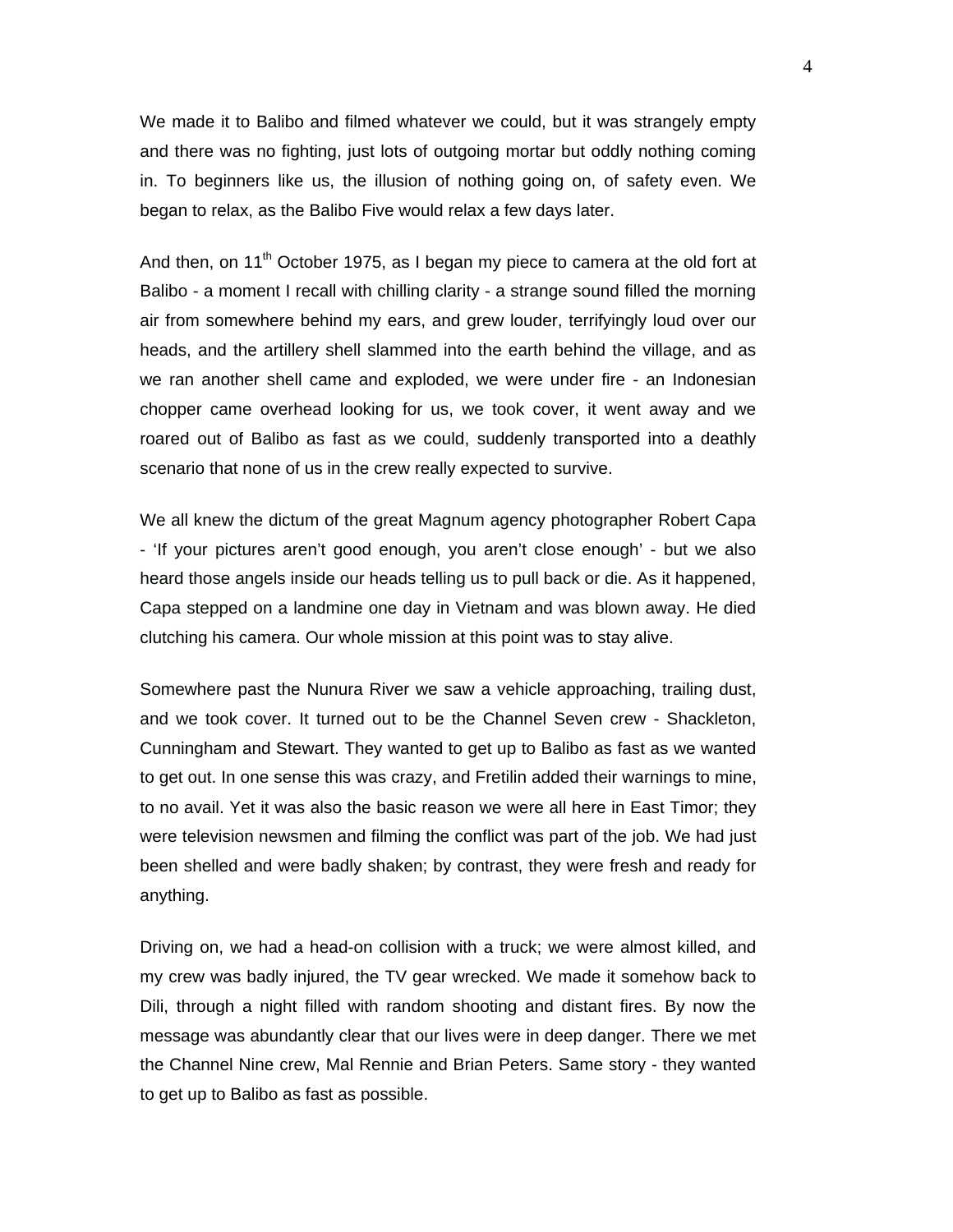I sent my crew back to Darwin, stayed on in Dili, and five days later came the awful news: Balibo had been overrun by the Indonesians, the Five were gone, presumed dead. Instead of filming armies clashing, I was writing about the probable deaths of five of my television colleagues.

It's a story no journalist ever wants to write.

We now know that the Australian government of the time, the Whitlam government, made some efforts through the Jakarta embassy to find out what happened, but Canberra itself was preoccupied with the Constitutional crisis and, I think it's fair to say, a mindset grew whereby successive governments took the attitude that little could be done, the Five were dead, the broader strategic interests of Australia were not served by making waves with Jakarta's generals, and time would hopefully erase any discomfort. The fact that by then, not five but six Australian-based newsmen were dead, had in fact been murdered, was attributed as often as not to professional misadventure. The subtext there was clear enough: if you want to cover wars and get yourself killed, well, don't blame us. You went there of your own free will, you've only got yourself to blame.

At this point we need to remind governments of a not terribly subtle distinction: the difference between being killed accidentally and being deliberately singled out for execution, i.e. murder. Now that we have the results of the 2007 New South Wales Coroner's report into the death of Channel Nine cameraman Brian Peters - results which to date no government in Canberra has challenged - there is almost no doubt that the six newsmen who died in East Timor were in fact executed in cold blood.

Which of course brings us back to where we started: the reluctance of governments, for whatever reason, to pursue the investigation and prosecution of those responsible for the killing of media workers. And, allied to that, the need to ensure that war correspondents are themselves aware of the dangers they face, and that media organisations also take their share of responsibility for training the journalists who are most likely to be heading off to war. In that bundle of needs, of course, lies enormous scope for passing the buck. INSI, the International News Safety Institute, was formed in 2002 to address these very real dilemmas.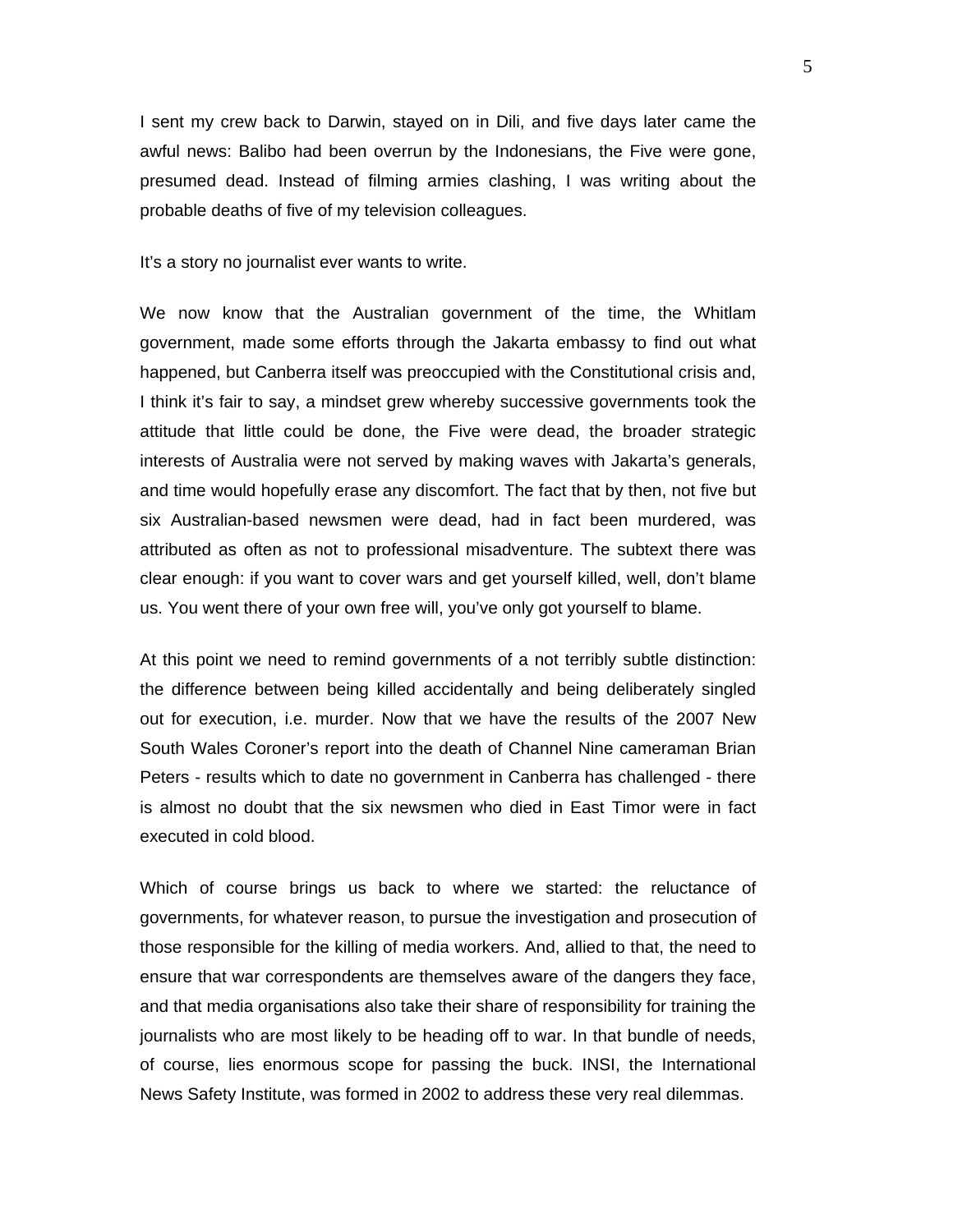Is the safety and battlefield survival of media workers the responsibility of individuals, employer organisations, the military or governments? How much can any government, or for that matter any army or employer, prevent reporters in the field from taking what might be unacceptable risks? What *is* an unacceptable risk in a war zone? On the other hand, how to *prevent* individual war correspondents, in particular freelancers, from taking excessive risks to get dramatic footage, the very reason they enter war zones? When journalists are killed overseas, what responsibility do their own national governments have to prosecute the killers? Just how much access should the military allow the media to the battlefield, and under what controls?

These are very complex issues, so complex that a typical reaction is to place them all in the too-hard basket. But the situation we now face is critical. Journalists and other news workers are being targeted and killed at an alarming rate. If we care about getting the truth, if truth is to remain the absolute cornerstone not only of journalism but also of democracy, we need to protect those who seek it out. We need to adopt new strategies to ensure TV crews and other media workers have access to the story, have adequate safety training and protective gear, and since some will inevitably be deliberately targeted for doing their job, and die in the pursuit of truth, we need to know that governments will not stand idly by but will investigate and prosecute forcefully, with all the means at their disposal.

Let me address that last issue first. There should now be no reason not to proceed with AFP investigations that aim to make arrests and prosecutions in the cases of both the Balibo Five and of Roger East. Yes, these events happened long ago: they are closer in time to the D-Day landings at Normandy than they are to today. Does that matter? If we still find the resources as a nation to chase and prosecute Nazi war criminals, why shouldn't we do likewise in regard to the murder of Australian citizens? These are no longer political matters between nations, they are - as they always have been - criminal matters demanding investigation by police and the application of the rule of law.

It's interesting to note that in 2007 a cross-party group of British Members of Parliament tabled a motion in the House of Commons, condemning attacks on journalists and seeking to end impunity for such killings. The motion urged the British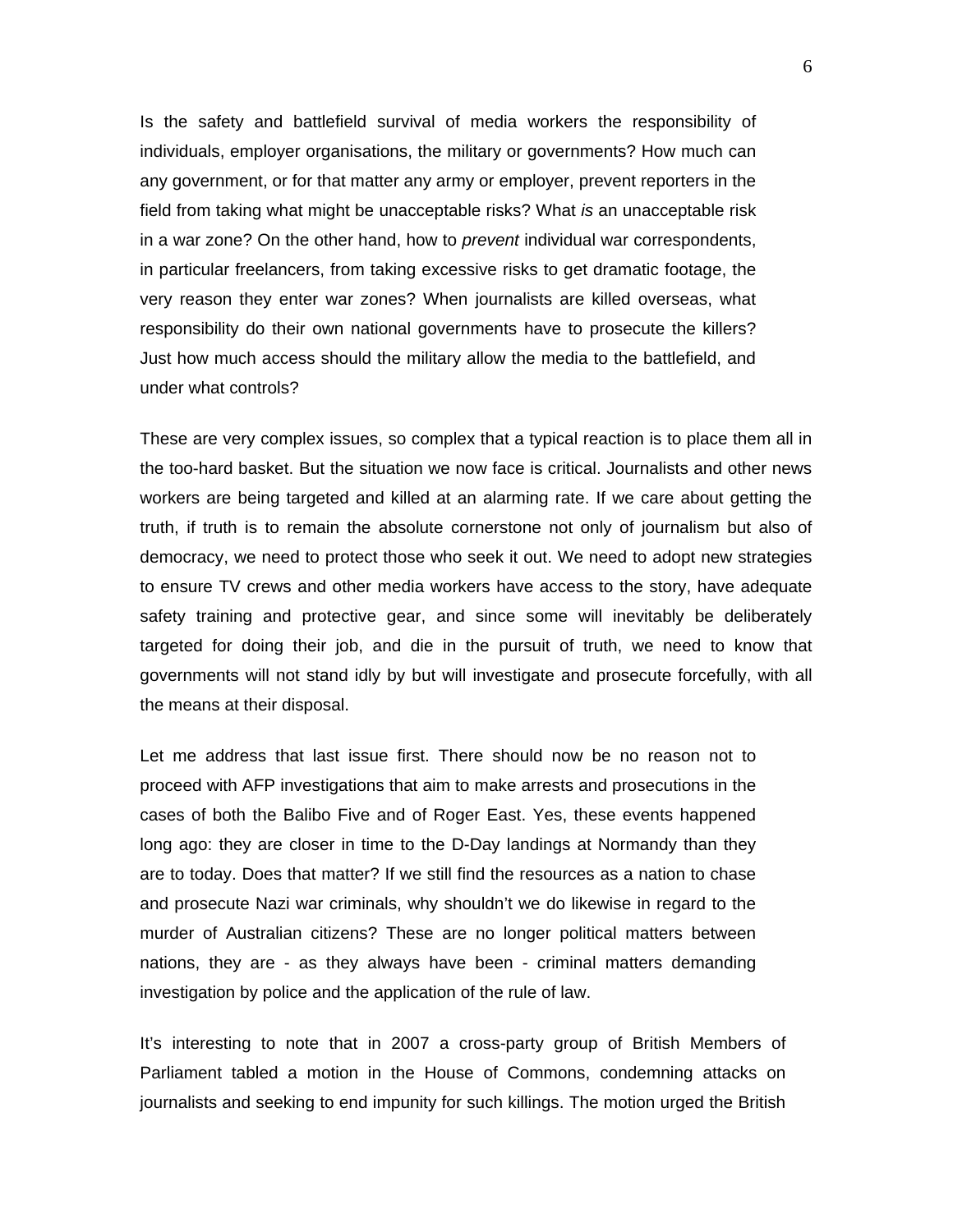Government to help resolve a number of unlawful killings of media workers, including those in East Timor. It's strange, at the very least, to think a government on the other side of the world should have to consider doing the job our government seems reluctant to do. Kevin Rudd, whom I regard as a very decent Australian, is fond of beginning his sentences with the phrase, 'Let me make this clear.' It really is time for the Rudd government to make its position on this matter clear.

Another aspect of TV reporting of warfare is the often vexed relationship between the media and the military. Interestingly, digital technologies and the growth of mass communications have made strange bedfellows of these two parties - leading to the growth of the military-media complex, as powerful an entity today as the militaryindustrial complex was in the age of Eisenhower. New communications technologies have given warfare a public dimension, and the media a vital role in it. To paraphrase the business mantra that 'all companies are now media companies', all wars are now media wars.

One example. On 9 April 2003, two former high-ranking American soldiers, Bing West and Ray Smith, were among the first to enter Baghdad with the Marines - accompanied by CNN's Hummer vehicle, relaying the advance to the world. What they witnessed was not only modern technological warfare in action, but the emerging alliance of the 21<sup>st</sup> century: the television news media, far from simply reporting events as they happened, had become fully integrated into the Pentagon's strategic and tactical ops, a template for war coverage to come.

As West and Smith note in their book, *The March Up: Taking Baghdad with the 1st Marine Division*, 'CNN was filming as 1/7 went down the street… Lieutenant General Conway, who was watching the live feed in his combat operations center, was so impressed by the wide-open friendliness and lack of opposition that on the spot he approved the division's request to let the battalions roll until they hit a defense… Similar video was coming back via Fox News with Rick Leventhal, who was with 3rd LAR Battalion to the northeast. Conway got together with other generals for a video teleconference. They would forget the plan for methodical advance, they agreed. "That's OBE - overtaken by events," Conway said.' In the next war, the authors conclude, every battalion will probably be required to carry a video camera or a reporter with a live feed.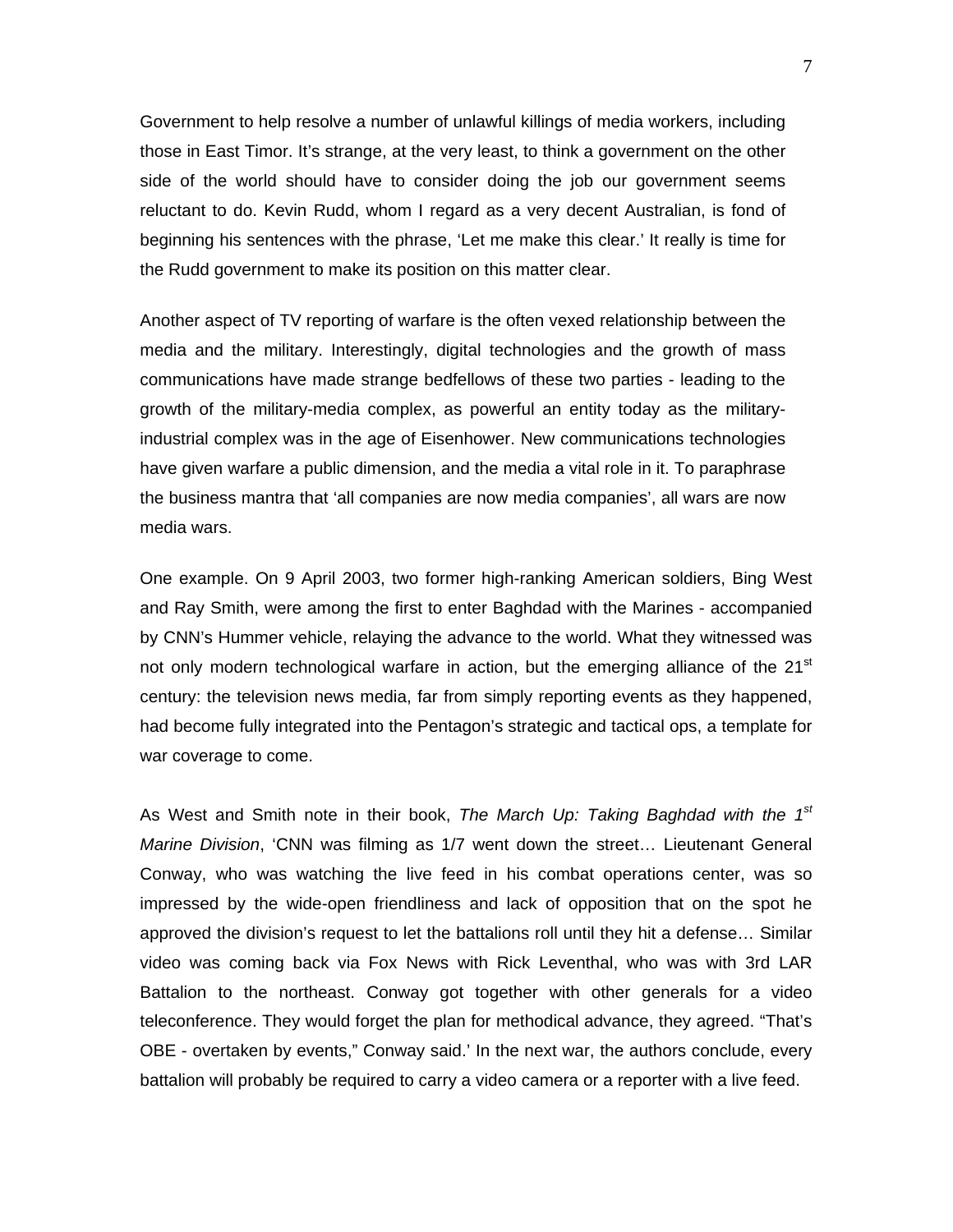So here we have the rather unnerving spectacle of American generals running a war through the lens of CNN and Fox News' live cameras. As they say, intelligence is where you find it.

This image contrasts rather sharply with the relationship between Australian television media and the Australian military,

which has been notoriously keen since the days of Vietnam to keep the media away from its battlefield forces. Tim Bowden, an ABC veteran who covered the war, noted Australian forces were far from happy to see him. 'Their instinctive response to visiting news men,' he noted, 'was to accord them the status of the Viet Cong.'

Thus by default - and despite Australia's relatively strong commitment of troops - the television coverage in Australia of the Vietnam War proceeded largely without the appearance of Australian 'Diggers'. This scenario was repeated in the 1991 Gulf War, and the Iraq War a generation later. Australia's coverage of the Iraq war was intense and comprehensive. The only element 'missing in action' was Australia's own contribution to the war: significant coverage of the 2000 members of the ADF sent to fight terrorism and of those who allegedly supported it.

In recent weeks we've seen a welcome shift in focus.

Currently both the ABC's Sally Sara and News Corp's Ian McPhedran are embedded with Australian forces in Afghanistan, and sending back strong coverage, none of which seems in any way to have compromised Australia's efforts. Which raises the question, why has it taken six years to get to this point? And what exactly have Australian forces been doing, unreported, in all that time? A shroud of secrecy is unhealthy for both the ADF's own public image and, not to put too fine a point on it, for Australian democracy. Since we are funding the military to the tune of billions of dollars annually, coverage of its significant operations might be a reasonable shareholder expectation.

At the height of Boer War, in 1899, 'Banjo' Paterson went to cover the fighting for the *Sydney Morning Herald*, the *Sydney Mail*, and the Melbourne *Argus*, thus becoming Australia's first 'embedded' correspondent. The terms of reporting the South African conflict from within British ranks were made abundantly clear by then-Captain Douglas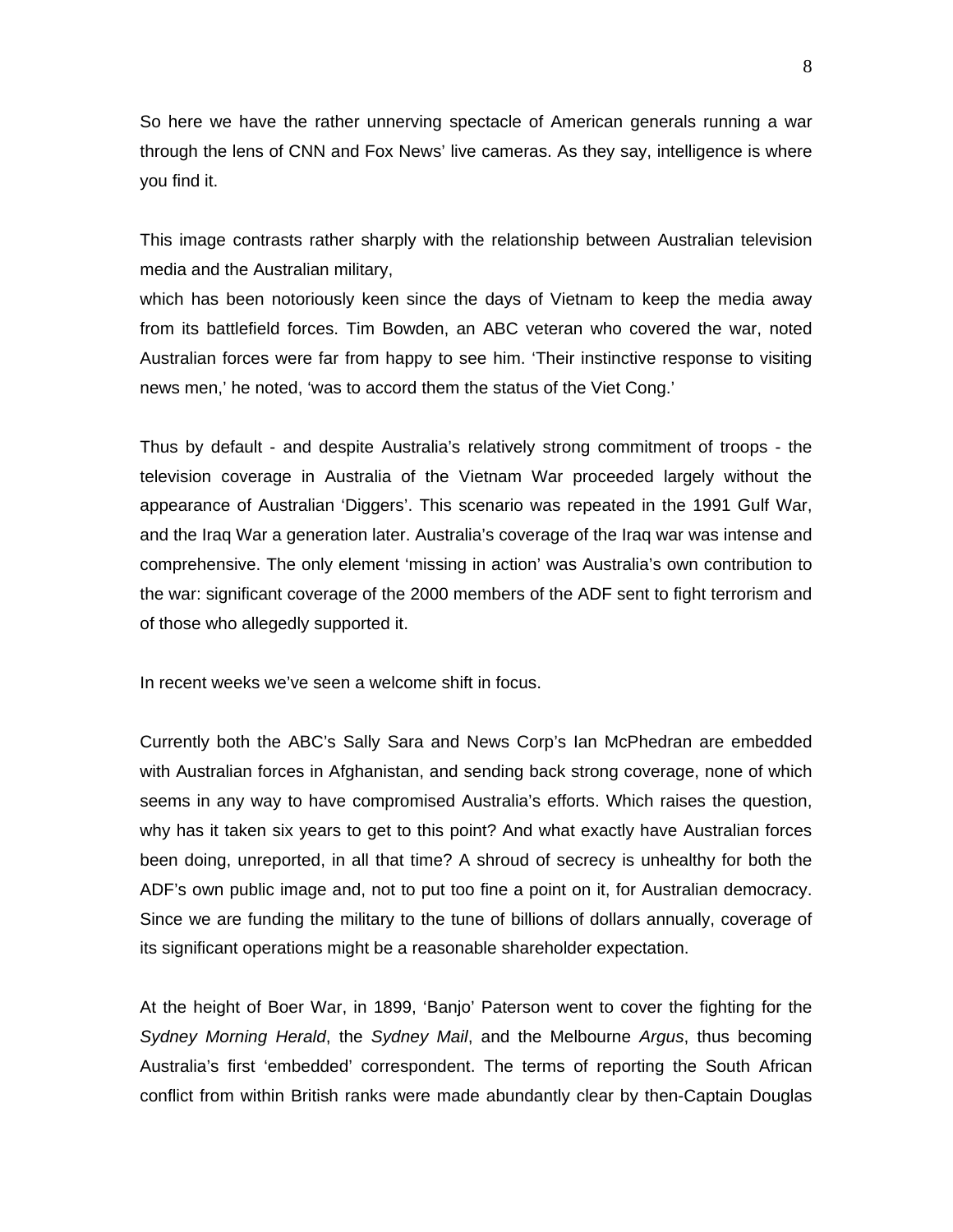Haig (subsequently Commander-in-Chief of the British Army in World War I): "Everything you write has to be censored by me. If you try to send anything away that isn't censored, then you'll be sent away. You've got to play the game. […] Don't try to be too clever, and you'll get along all right."

Paterson survived to write passable poetry. He wasn't even the first of his breed. William Russell launched the genre with his rousing coverage of the Crimean War for *The Times* of London, reporting the charge of the Light Brigade "…with a halo of steel above their heads, and with a cheer which was many a noble fellow's death cry, they flew into the smoke of the batteries…" Russell described himself modestly as "the miserable parent of a luckless tribe", but his writing changed not only the notion of reportage but also of war: as his colleague Edwin Godkin of the *Daily News* noted, having a special correspondent in the Crimea "…brought home to the War Office the fact that the public had something to say about the conduct of wars and that they are not the concern exclusively of sovereigns and statesmen."

Many in Canberra and Washington and London still prefer the mindset of Douglas Haig, that the media needs to be put in its box so the military can get on with its job. That view of war and its coverage is as outdated and dangerous as the Charge of the Light Brigade. Much of that is a legacy of Vietnam, which produced deep mistrust and scepticism between the military and media that influenced coverage of major conflicts to come. In the absence of victory, TV news especially became the scapegoat for strategic and policy failures elsewhere. The syndrome lingers to this day.

Finally, a few words about TV war reporting and the networks themselves. All these years later, we still refer to Vietnam as the gold standard for television war reporting. What made Vietnam so different in terms of war coverage? There was TV, of course, and the freedom to go anywhere on the battlefield, but also the ability of TV correspondents - largely out of touch with head office, certainly by today's standards - to pursue the news as they saw fit, unfettered by instructions from afar. If the military imposed almost no restrictions on their movement or subject matter, why should a news executive 8,000 kilometres away?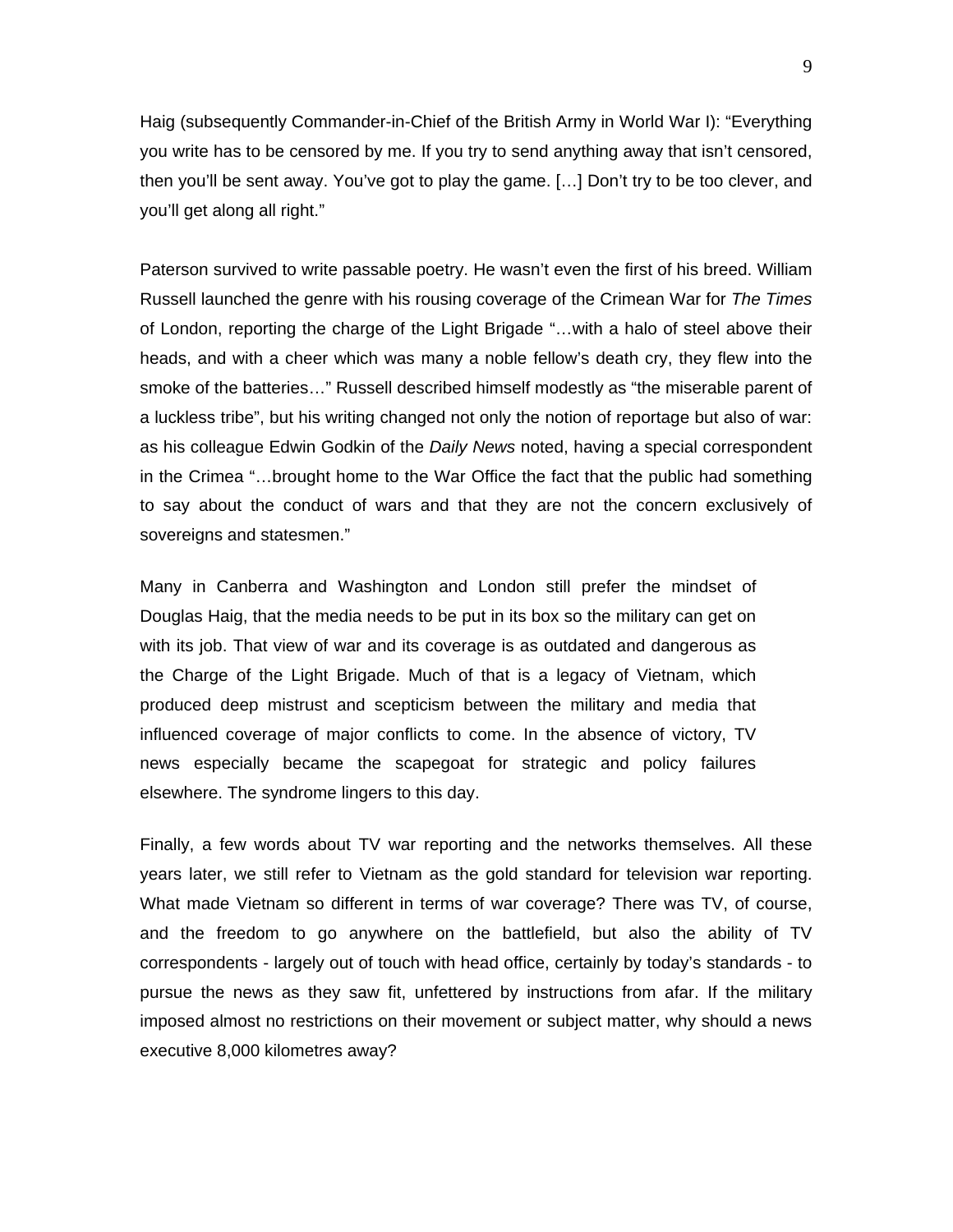This 'renegade' factor - the inverse of today's regulated, homogenised pool coverage gave audiences some of the most memorable, disturbing and critically acclaimed stories of war. It troubles many in the business today that stories of that nature and caliber are increasingly unlikely to be seen, as control moves from the battlefield correspondent to the producers and program editors 'back at base', often on the other side of the globe. Advances in communications technology mean field reporters can no longer disappear 'upcountry' as they did in Vietnam - chasing leads, using their intuition, producing unique eye-witness coverage that offer viewers diversity, greater textures and a challenging range of viewpoints. Real-time connections and live crosses now mean correspondents are always on call, forever responding to the demands of program producers, constantly 'in the loop' of news agency cover and military handouts, informed of what other networks are up to, and expected to match their output. The ABC's Eric Campbell in Afghanistan found himself in remote places having, as he said, to "fudge it by writing something to accompany pictures you haven't seen of events you didn't witness". It's an increasingly

common complaint from reporters in the battlefield.

What we are seeing less and less of is authentic television journalism, the art of finding and relating a self-contained story. Instead, we get information - most of which could just as easily be relayed from the studio-based news reader directly to the viewer. This relentless demand for content - not stories, but content, volume, mass, anything to fill the empty minutes and hours - will possibly kill off any decent coverage of war. War is like making movies: endless hours of nothing interspersed with minutes and even seconds of intense everything: blood, guts, explosions, bullets, mayhem and chaos. To fill the on-air hours, to justify the satellites, we increasingly get live crosses to what in the trade are known as 'dish monkeys', reporters on rooftops commenting on a war they can't see, speculating on events they're read about in agency reports on their laptops.

In Balibo, in 1975, of course, there was never any question of updates. There were no satellites, no phones even, it was hard enough just to get the story, the germ of what was happening around us, some clue to the nature of what might transpire.

Which brings me finally to the ultimate issue: staying alive. When to stay and when to go is the question that never leaves a war correspondent's head: if there's one thing more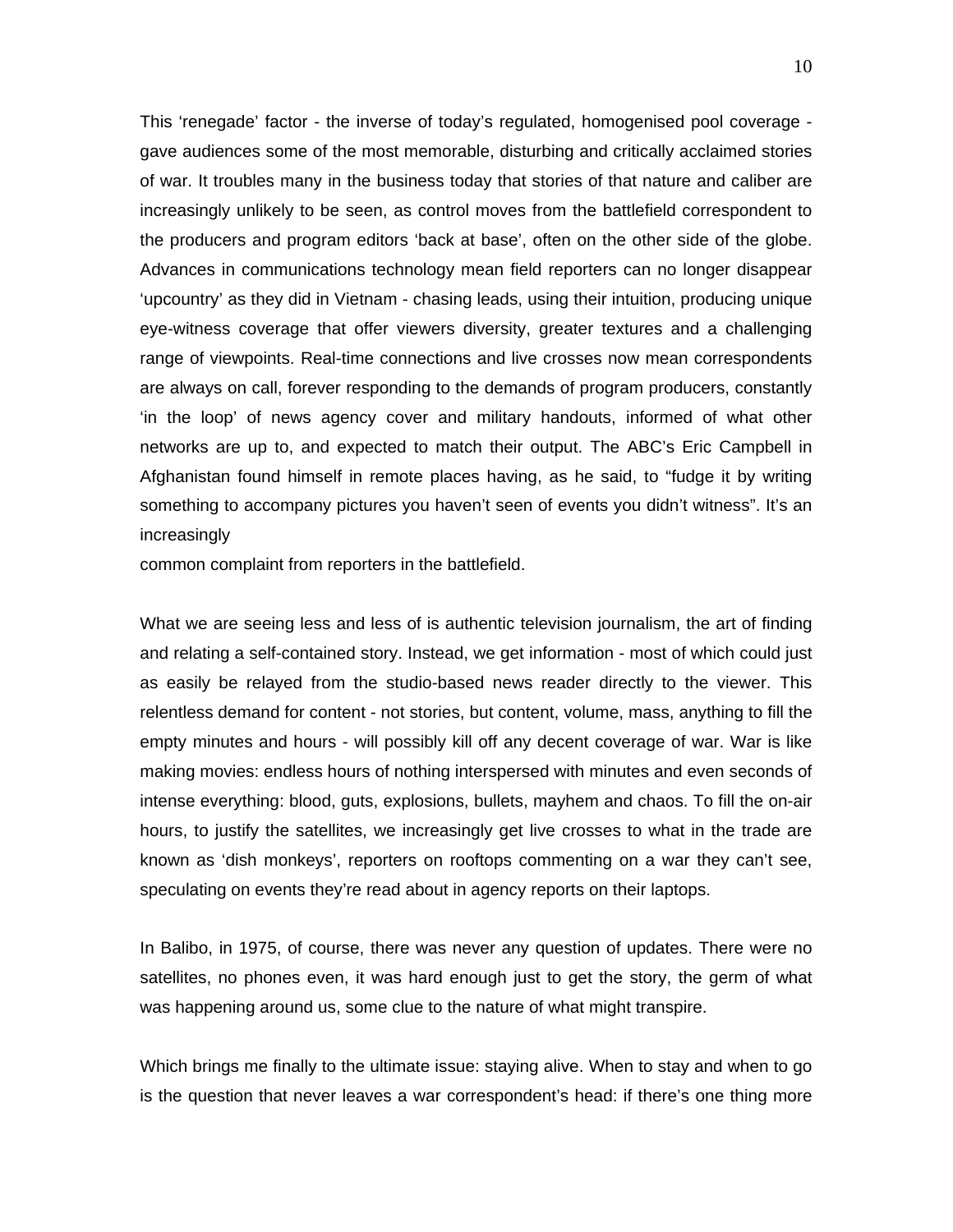important than getting the story, it's having a good exit strategy. Through the work of INSI and here in Australia, the News Safety Group representing most of the major media organisations, a rigid code of training and standards is now in place.

Duty of care is a way of life, far removed from those days in Timor when, as totally inexperienced and ill-equipped young journalists, Maniaty, Shackleton and Rennie led their TV news crews into a war zone. A couple of weeks after reporting the disappearance of the Balibo Five, facing death threats of my own, I rang the ABC in Sydney and told them I was getting out. I couldn't take the pressure any more. 'Tony,' I was told, 'a good correspondent stays on the job.' These days, thankfully, such a line would be viewed more as a potential lawsuit than a blunt admonition to a young, keen but very stressed reporter.

The trouble now exists elsewhere, closer to my current role. Australia's universities and colleges are filled with hundreds of young aspirants to journalism, many of them eager to get into the hot zone. Operating as freelancers outside the system, many will leave institutions like UTS, walk around the corner, buy a laptop and a handycam and cheap air ticket to Kabul, and two days later find themselves in precisely the same lethal situation as we found ourselves in Balibo, 34 years ago. We can't stop them going, and indeed we shouldn't: the world needs TV war correspondents, the world needs these images of war, to make the darkness visible. But we also bear a moral responsibility as lecturers to give these young players every chance of survival, and to that end I think it's not unreasonable to propose that we run compulsory news safety training modules, funded by the Australian government, in all tertiary media courses.

To my knowledge, that would be a world first, and would signal in a very positive way that the government of this country was at last serious about the difficult, dangerous and very necessary business of conflict reporting. As the INSI report notes, conflicts are inherently dangerous. But good training and education and the provision of protective gear can make the job infinitely safer. At the moment, journalists frequently are the only professionals on a field of conflict to be completely unprepared for what they encounter. That simply has to change.